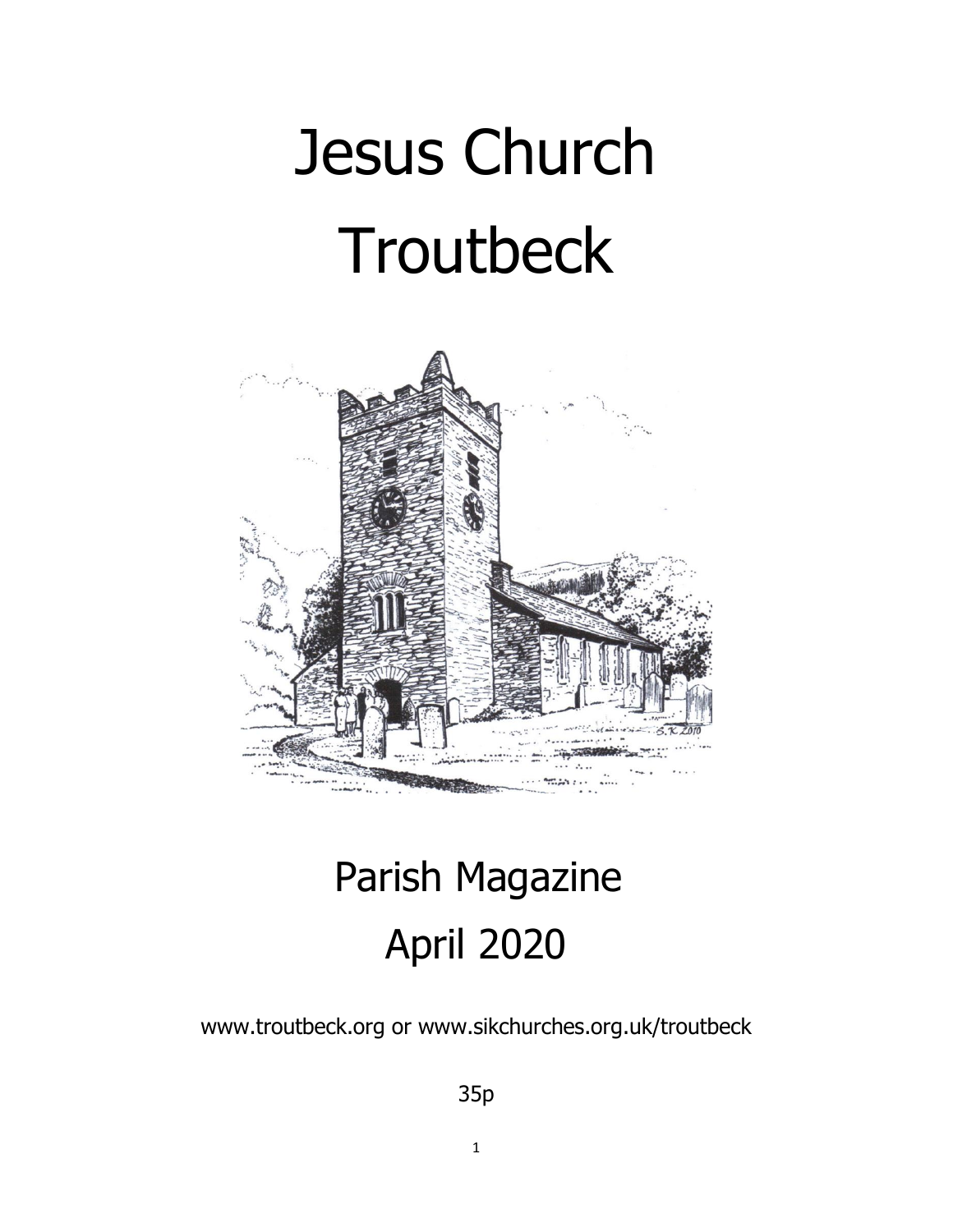# **April 2020**

# **Services this month**

**Due to the outbreak of COVID-19, and in accordance with Government and Church of England guidelines**

# **All public services are suspended until further notice**

# **Churches will remain locked until further notice**

You can join us, online, at the St. James Staveley Facebook page for **Morning Prayer at 8.30am Monday—Saturday**

> **Evening Prayer at 6pm Monday—Sunday**

**Morning Service each Sunday at 11am - this service can also be accessed via Zoom, please contact the curate or vicar for more details.**

O God,

help me to trust you, help me to know that you are with me, help me to believe that nothing can separate me from your love revealed in Jesus Christ our Lord. Amen.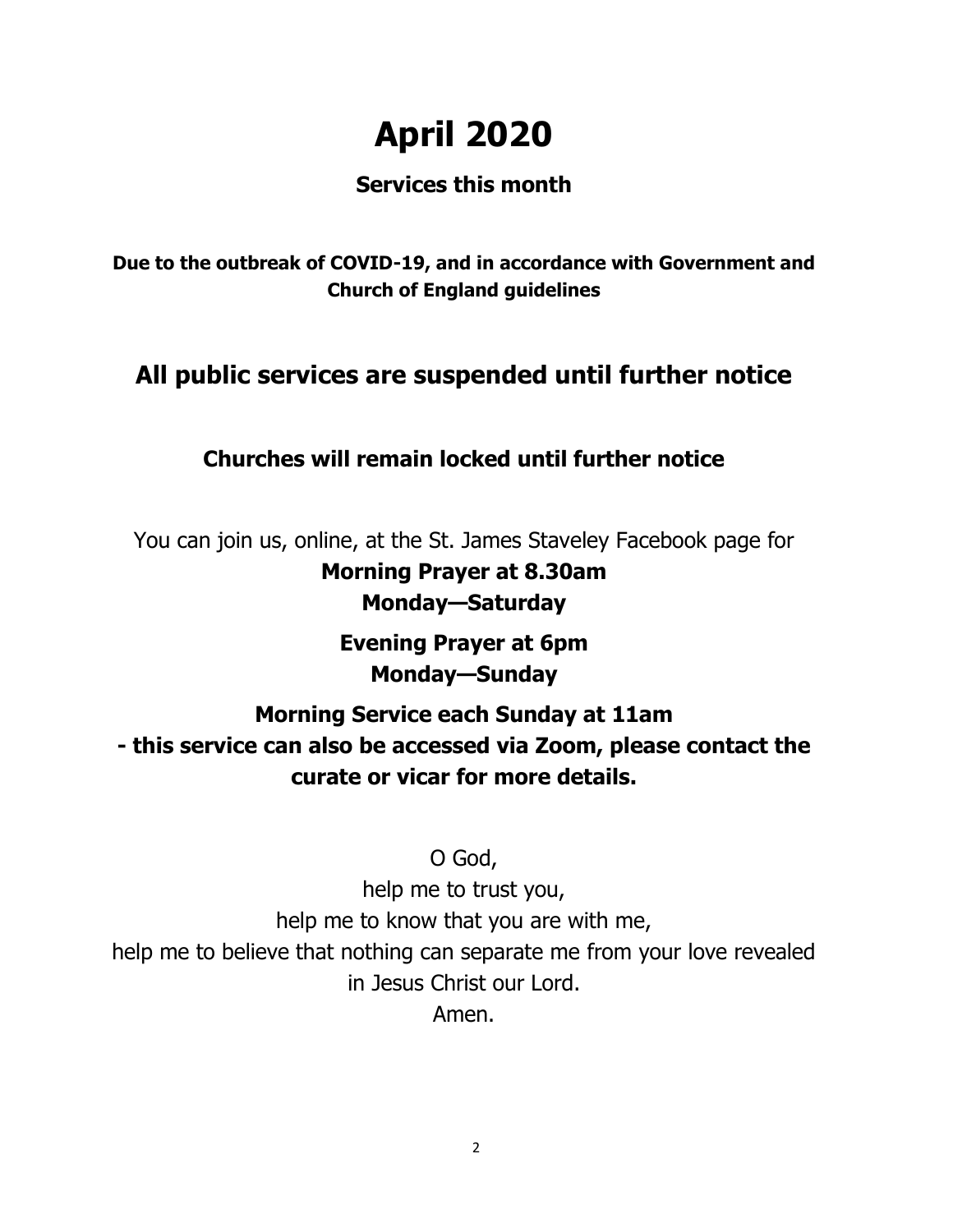# **Available to help you**

| Vicar                          | The Revd. Canon Shanthi Thompson |              | 01539 821267 |
|--------------------------------|----------------------------------|--------------|--------------|
| staveleyvicarage@gmail.com     |                                  |              |              |
| Curate                         | The Revd. Jonathan Gillespie     | 07534 424482 |              |
| Pastoral Assistant             | Mr. Leonard Lambert              |              | 43257        |
| Reader                         | Mr. Christopher Bradbury         | 46186        |              |
| Churchwardens Mr. Robert Smith |                                  | 43041        |              |
|                                | Miss Joan Bland                  |              | 45636        |
| CC Secretary                   | Mrs Sandra Britton               | 44596        |              |
| Treasurer                      | Mr. Christopher Bradbury         |              | 46186        |
| Organist                       | Mr. David Lee                    |              |              |

#### **The PARISH OFFICE**

#### **The parish office is closed until further notice please contact the Vicar**

Church website: www.sikchurches.org.uk/troutbeck

Village Website: www.troutbeck.org

Email address for Carlisle Diocese is communications@carlislediocese.org.uk

Postal Address Diocese of Carlisle Church House, 19-24 Friargate, Penrith. CA11 7XR.

**ENQUIRIES:** If you wish to arrange a Baptism or Marriage Ceremony please contact the Vicar, she is also available to call on the sick or housebound. The Vicar usually has Saturday as a rest day.

**Parish News Deadline:** The deadline for items for the May edition of the parish news is 20th April 2020. Please e-mail copy to: cochrane.highgreen@btinternet.com Tel. 015394 34421.

#### **Magazine Subscriptions**

Subscriptions ( $£4.20$ ) are due in January for the magazine for 2020 Please give the money to whoever delivers your magazine or to one of the Church Wardens.

If you receive yours by post please include  $12 \, 2^{nd}$  class stamps or the equivalent in cash.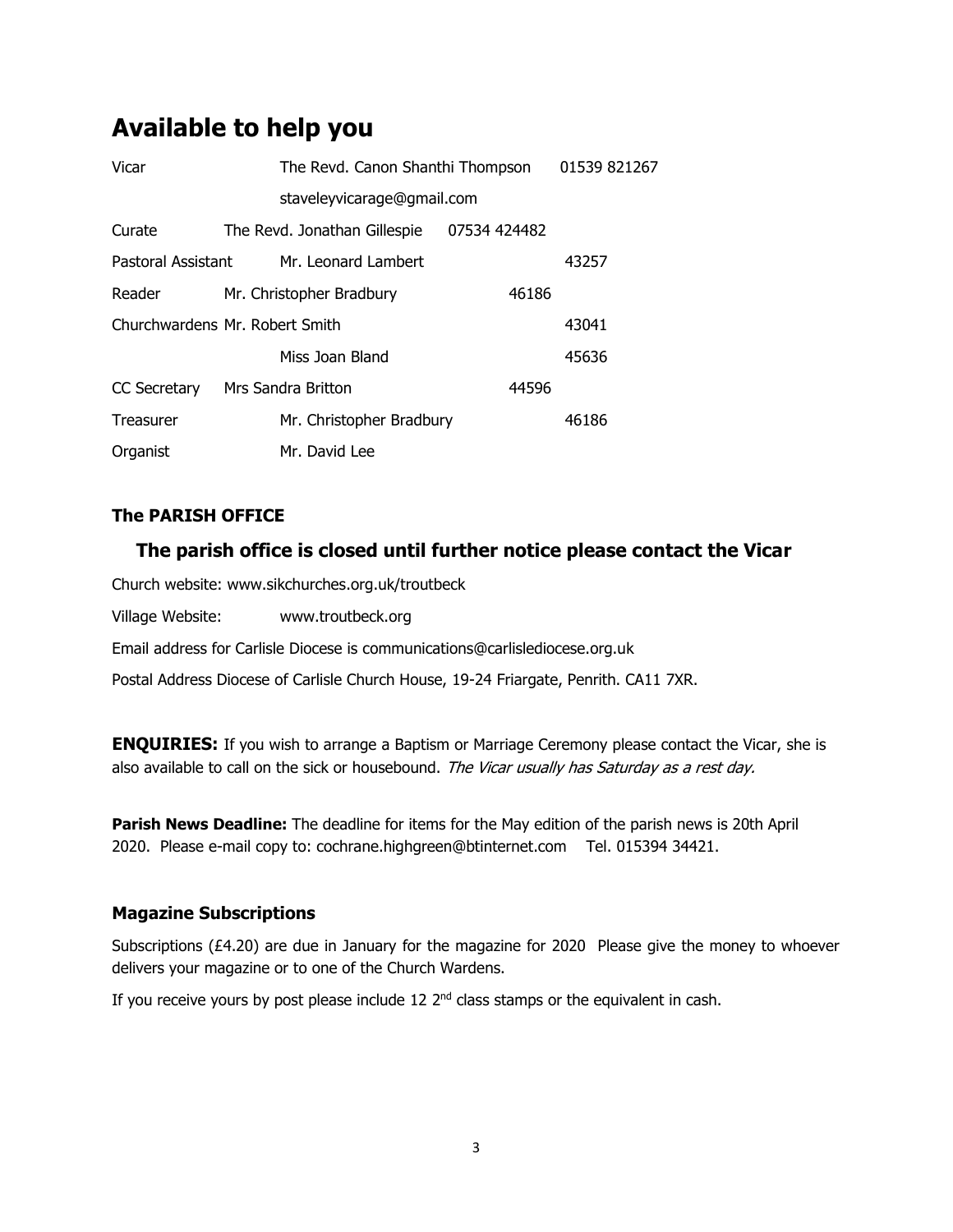#### **Uncertain Future?**

Recently, on advice issued by the Church of England, I had the sad task of cancelling services in our churches for the foreseeable future. As worshipping together as a church family is an intrinsic part of being a Christian and provides fellowship, joy and the opportunity to pray with and for each other, this may seem to a tragic step to take. But the Church, as well as all organisations, must put the health and safety of the most vulnerable in our community above all else.

Just because we cannot meet to worship together, this does not mean that our churches are closed, or our faith is any less strong. I encourage you to keep reading your Bible and praying, alone or with others over the phone, Skype, or the garden fence ( whilst exercising social distancing of course)

Our churches will be opened daily, as before, and we encourage folk to come and use them as quiet spaces for prayer, reflection and to simply sit and bring all that is happening before God, our heavenly Father.

Simple services and prayer resources will be available on our parish website www.sikchurches.org.uk. We will keep our website up to date with information about when we can resume meeting together and with links to other resources. St. James' Facebook page will also we used to share information and you might like to download the time to pray or daily prayer app https://www.chpublishing.co.uk/apps. Morning prayer will be said live at 8am each morning and evening prayer at 6pm each evening. Our Sunday service will also be available there and on Zoom – please email me for a link.

Please keep an eye on neighbours and friends, follow government guidelines about self-isolation and treatment. Why not say the Lord's prayer each time you wash your hands and offer all those affected by the Coronavirus to God?

The current situation may feel hopeless and frightening, but God is still sovereign, and his loves still extends to all. We are never alone as His Spirit is with all who call upon his name and by demonstrating His love for others above self, we are living life his way and shining with his light.

Please don't feel you are alone, call on me and on the kindness of this community and together, I pray, we will see kindness defeat selfishness, generosity defeat greed and love triumph over evil.

> **Keep us, good Lord, under the shadow of your mercy. Sustain and support the anxious, be with those who care for the sick, and lift up all who are brought low; that we may find comfort knowing that nothing can separate us from your love in Christ Jesus our Lord. Amen**

Revd Canon Shanthi Thompson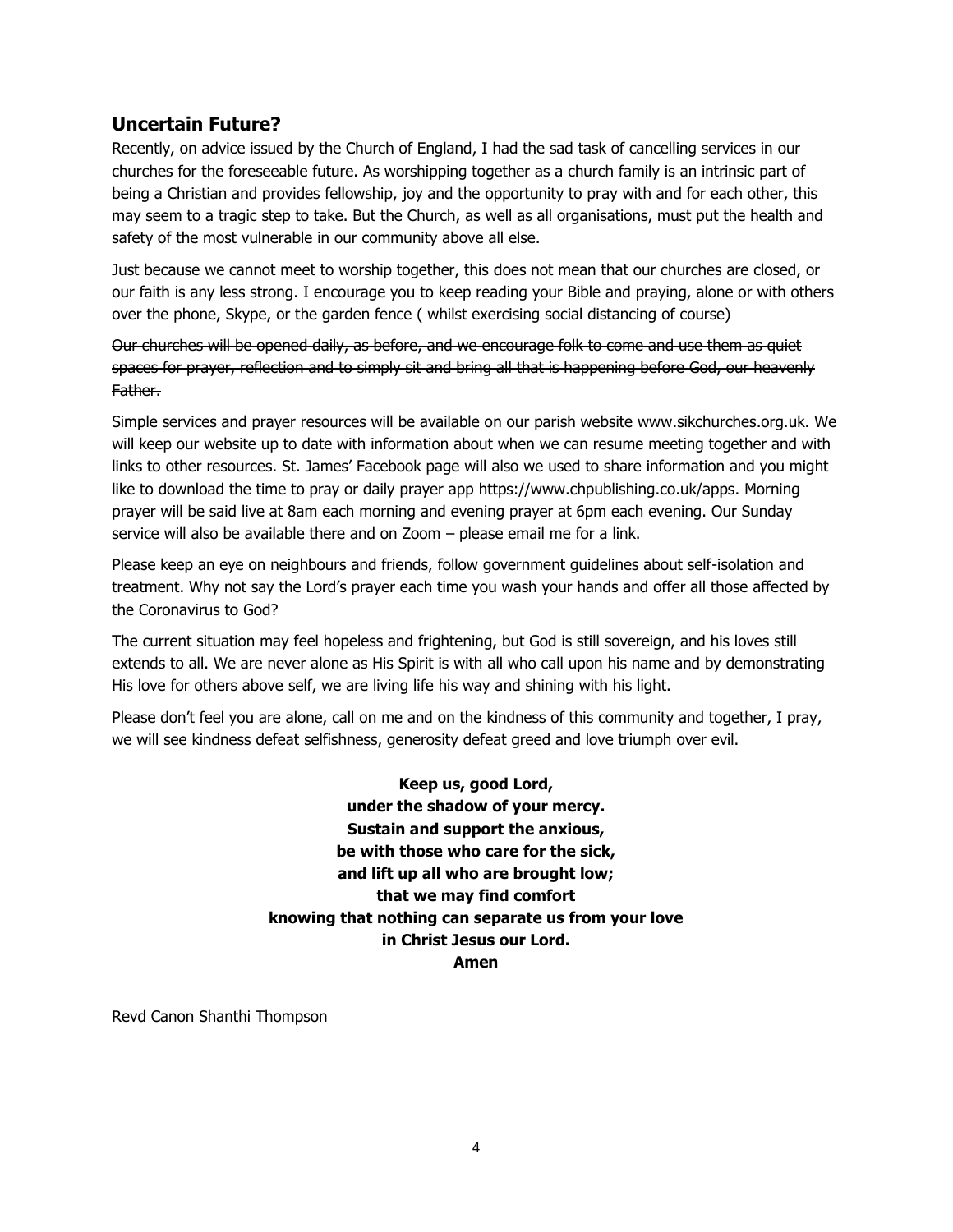**Current Arrangements** 

- **Please note events in this magazine may be subject to cancellation**
- **All the news from the Bishop of Carlisle and the diocese on what to do in this challenging time can be viewed on enews@carlislediocese.org.uk**
- **Annual General Meeting Jesus Church Annual Parochial Church Meeting has been postponed.**
- **Lunch Club has been cancelled until further notice**

## **To Those Self Isolating due to Coronavirus**

**In response to the present crisis a group of volunteers have got together and formed Troutbeck Together that will be available to help others who are self isolating for whatever reason. You hopefully you will have received a leaflet through your door about this but if not please ring Diana Berry on (07967) 054990 if you need help or if you would like to help.**

**Please remember that Jayne 015394 46318 will deliver milk, cream, oat milk, eggs and juice to your door everyday except Sunday.**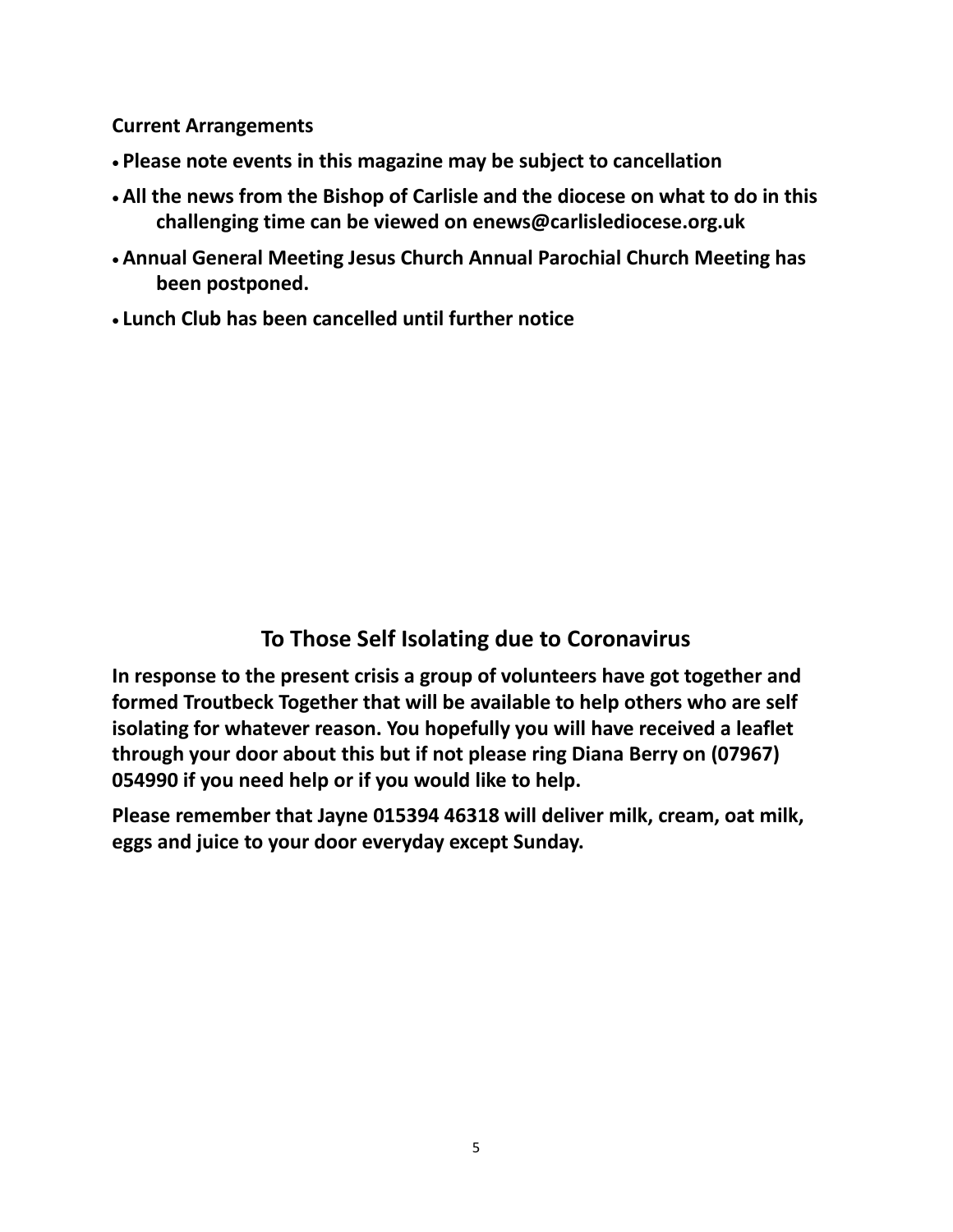#### **James by Divine Permission Bishop of Carlisle to our beloved in Christ Shanthi Hazel Peiris Thompson, Greeting**

So begins the wording on the licence handed to me in Carlisle Cathedral on 1st March when I was Collated and Installed as the Thirteenth Honorary Canon of the Cathedral Church of the Holy and Undivided Trinity of Carlisle.

It is an honour, not just for me but for the churches I serve to be made an honorary Canon and I feel duly humbled.

Being an honorary canon does not mean I now have duties at the Cathedral, beyond presiding at midweek communion a few times a year, but it does give me my own stall in the Cathedral, no. 13 and a smart badge to wear on my preaching scarf!



# **Shrove Tuesday 25th February**

Unfortunately the Pancake Races were cancelled due to wind, rain and sleet and our friendly Town Crier, Tony Legge, did not want any hotel staff, residents or holiday makers to come to any harm running on slippery roads.

This was a great pity as Tony, in his Town Crier's outfit and the notorious bell, was claiming this day to be his last appearance at the Races. He and his wife Lesley have cajoled, amused and generally welcomed adults and many children – some from the schools in Windermere - to the Pancake races for 14 years.

#### **A Big Thank You goes from everyone in the village who has witnessed all the hard work that Tony and Lesley have put in over the years.**

He is hoping that some good person will carry on the tradition, which Rosemary Hopwood started many years ago.

## **Zoom Church**

The Reverend Jonathan Gillespie sent out links so that anyone could log into the first of our online Morning Services, on Sunday March 21st. It was 'attended' by many folk from various parishes locally, and further afield and even one from the Isle of Man. Please get in touch if you'd like to join next time or see www.sikchurches.org.uk for the link.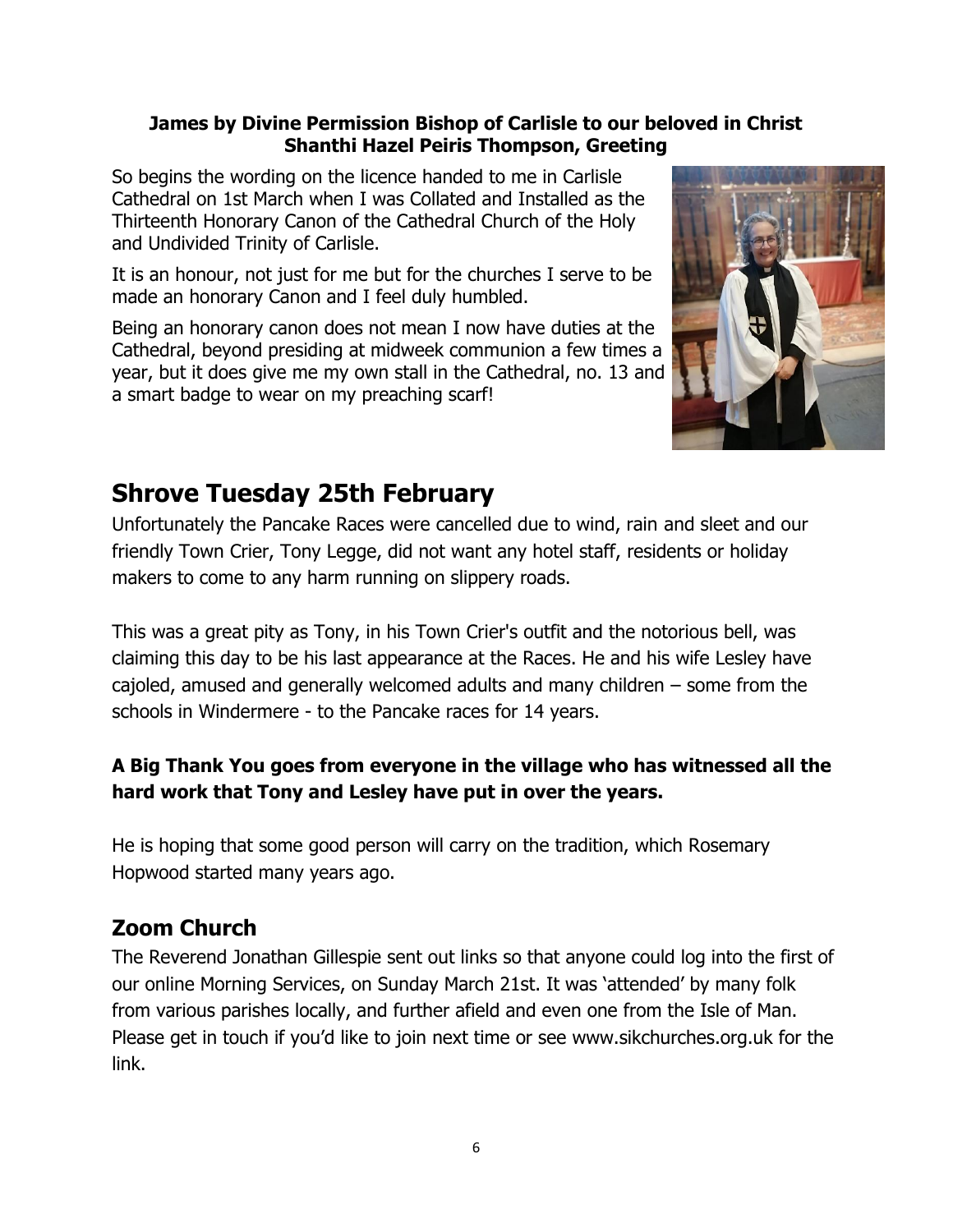## **Mayor Making**

Troutbeck Mayor Making evening event was well supported . The retiring Mayor, Steve Kennedy welcomed everyone. A delicious meal was prepared and served by Liz Clarke. The desserts were made by members of the committee. Neil Salisbury screened an old film showing hounds on the fells, past Masters, Huntsmen and followers. Roger Westmoreland auctioned some items which had been donated. There was a very good quiz and the bar did good trade.

Steve Kennedy announced that the new Mayor was to be Alan Mason, who took his seat in the Mayor's chair and nominated singers. The unaccompanied singing is always a highlight and did not disappoint. It was started by Steve Grundy with D'ye ken John Peel with everyone singing the chorus. Neil Salisbury, Alan Mason, Margaret Lambert, Mike Nicholson and Emma Edgar sang beautifully and Alan and Neil sang a duet with Steve Grundy finishing off.

It was a very enjoyable evening and Nicola and all her helpers are to be congratulated on all their hard work.

On Saturday 29th there was a good crowd at the Queens Head with the new Mayor, Alan Mason, presiding.

In the afternoon there was a Terrier show judged by Doreen Westmoreland and Stick show judged by Mark from the Queen's Head.

The Champion Terrier Doris shown by Sarah Clayton

The Reserve Champion Terrier was Max shown by Lenny Jackson

The Champion Stick rosette was won by Bob Cannan and the Reserve Champion rosette was won by Mike Earl

Tommy Metcalfe won the Stick donated by Bob Cannan

After the event £200 was sent to Cancer Care in Kendal.

#### **More from George Henry Joyce**

OUTSIDE PAINTING, &c - 1894. Painting of Spouts and outside of Church, £1. 12s.10d. 1894 ( March). Mr. B. Pattinson, Longmire, panelled the Church porch and painted the door and gates of the Church and Churchyard.

1921 (June). Spouts, Doors, Gates, Railings were painted; Windows and Tower repaired; cost £34.

ACCOUNTS. - From 1827 to 1872 parchment was bought almost every year for the Registers, etc, the amounts varied from 2/6 to 11/-.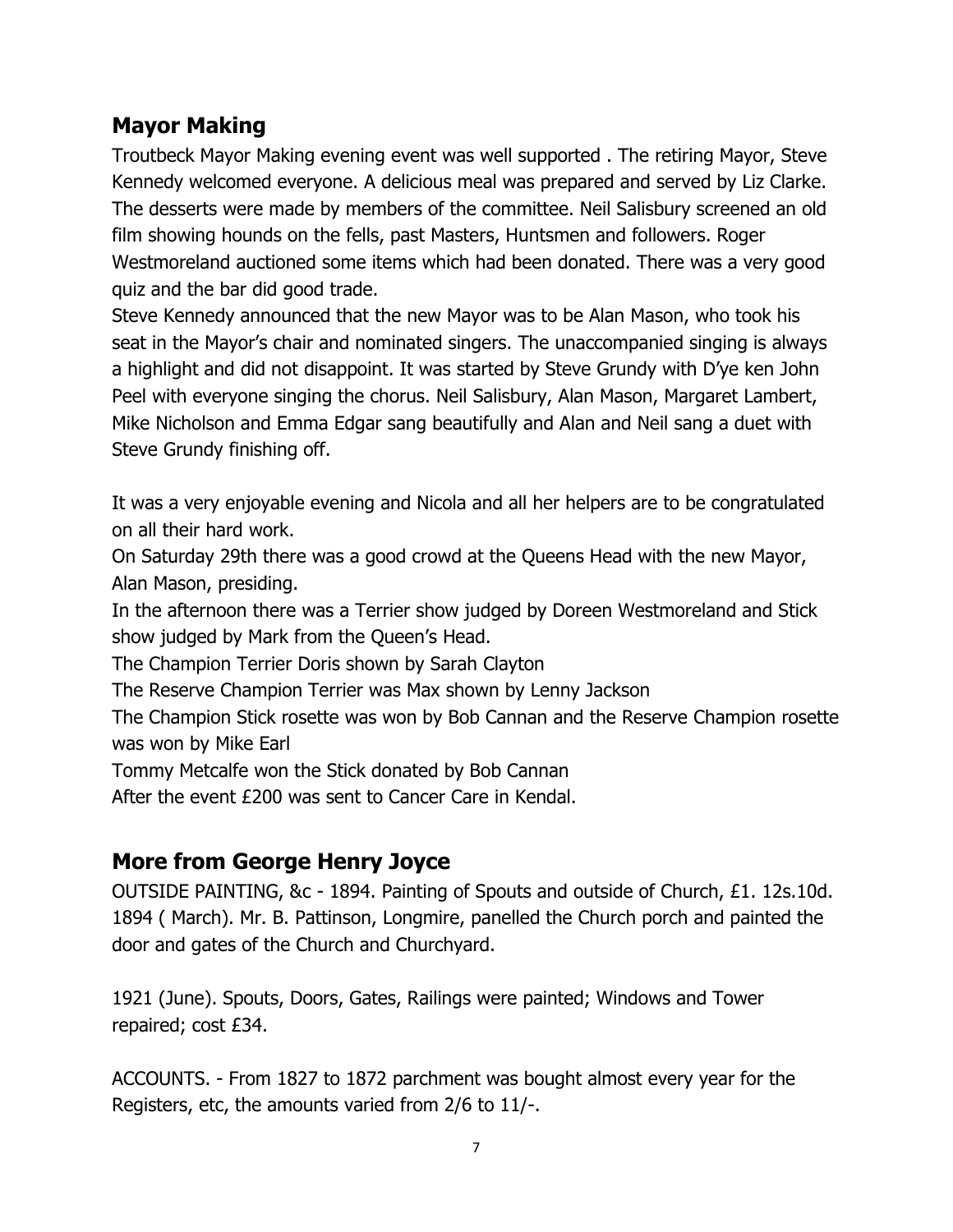For scores of years appears the item - "One gallon of wine, 18/-". (In one year they had two gallons). Communion was then only four or five times a year.

In 1869 appears 9 cwt. of coal and 11 1/2 cwt. of slack for 4/1d.

Washing surplus and sweeping chapel, 6/9 d.

In 1832 they bought 13 yards of linen cloth for a surplus, £1.1.8d; making 2/6; in 1865 a new Surplice cost £1.14.0.

The first entry for any collection of Offertories in the Church is for the year ending 1873 (Rev.J.Hudson).

The two boxes for Offerings were placed in the Church in 1880 (Rev. C.E.E. Appleyard). In the year ending Easter, 1894, there was only one penny in the Church Expenses box. From 1880 to 1921 - 42 years, the total amount taken from the boxes was £29.7s.3d. ( average 14/-).

The CHURCH CLOCK was put in the Tower in 1887 in memory of Queens Victoria's Jubilee. Messrs. J. W. Benson of London were the makers. The money was publicly subscribed. The total cost of the Clock, erection and Brass Tablet in the Church was £122.14.7d., given in 168 subscriptions.

There is no mention of any payment for winding the clock till 1894. The contract was £2 per annum for one visit per month. The weekly winding was done voluntarily. The £2 has been paid 19 times; the other years there have been extras, chiefly for cleaning - £1, £1, £1.7s,0,£1.10.0.,£1.15.0.£1.18.0.,£2, £3.10.6d., £1.15.0d.,£12/6.,5/-. In 1914 a new steel rope and fixing cost £2.7.0d.

# **Women's Institute**

## **Brenda's Thoughts for the day.**

These words are taken from a card entitled "Just for today" given to a lady in her nineties by a Doctor. On the back he had written:

God grant me the serenity to accept the things I cannot change and the courage to change the things I can and the wisdom to know the difference.

# **Congratulations …**

to Alan and Lynn Salter who celebrated their 25th Wedding Anniversary on 4th March with a skiing holiday in Canada. Very best wishes to them for the next 25 years.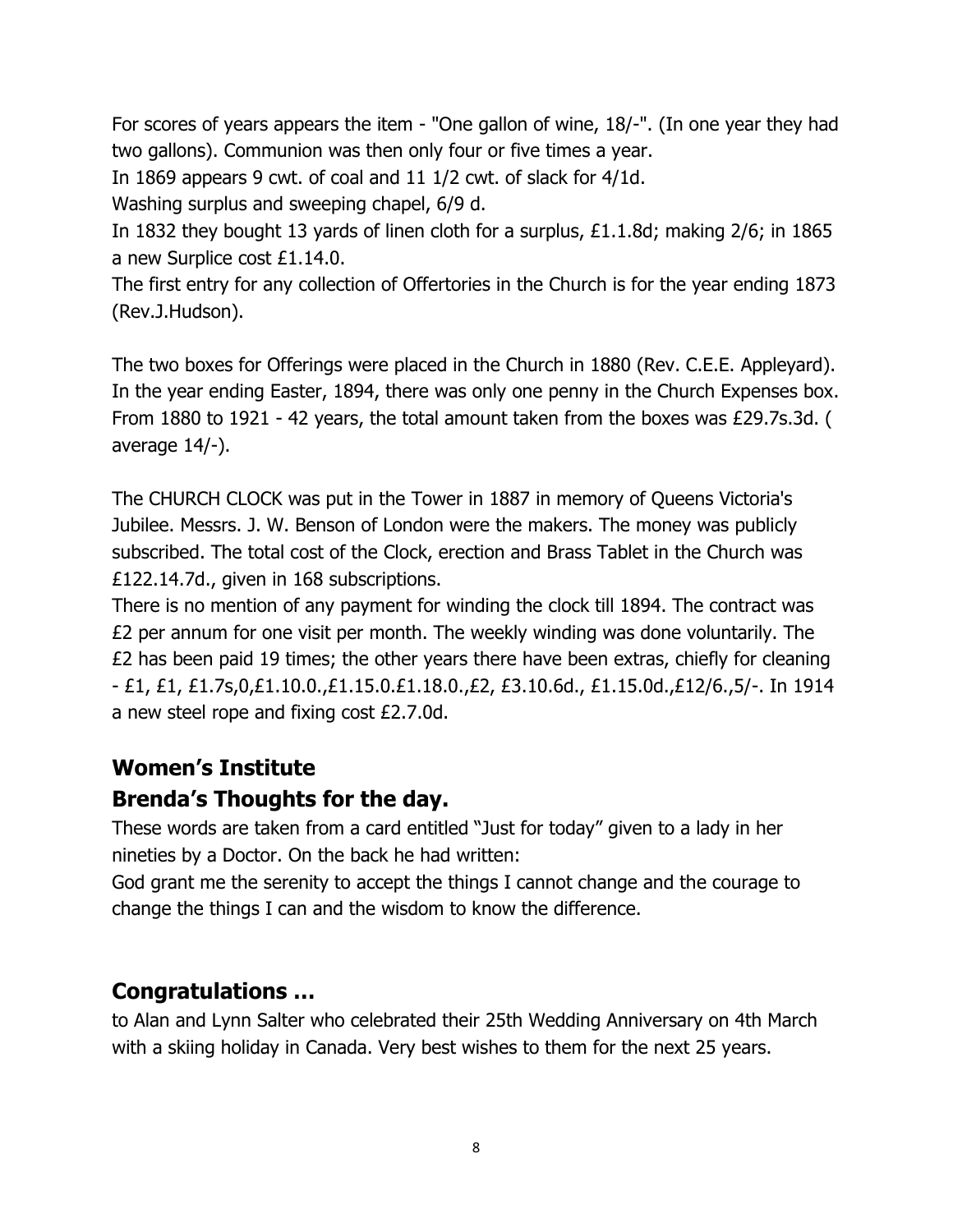## **Parish Register**

#### **Marriage Service**

February 29th Melissa Foster and Jordan Marshall

# **Easter Ledges Pudding for all agers!**

This savoury pudding is made using the young leaves of the Bistort plant. Easter-Ledge Pudding, or Dock Pudding, is a traditional Cumberland, Lake District and Yorkshire dish served at Easter and during Lent, (it is sometimes also known as Passion Pudding, Herb Pudding or Bistort Pudding) bistort leaves are commonly cooked with onion, oats, barley, butter and eggs, (various regional recipes also use other hedgerow leaves and ingredients).

It is served as a side dish with lamb at Easter; from April through to May; and at other times eaten with fried bacon, eggs and potatoes. At this seasonal time many of the local villages in Northern England hold competitions to find the best tasting Easter-Ledge (or Dock) Pudding – Hebden Bridge, in the Calder Valley, being the most famous competition. The regional recipes and local traditions of this pudding go back hundreds of years, closely tied to the common Oatmeal Pottage – it is a dish which is traditionally eaten on 'Passion Sunday', the fifth Sunday in Lent.

#### **Recipe for Easter Ledge Pudding**

6 large handfuls of young Bistort leaves 3 large handfuls young Nettle leaves 1 onion 120g Pearl Barley (cover and soak in water overnight) 1 Egg 60g Butter (softened) 1 tsp sea salt 1 tsp ground black pepper (optional) 60g of Oatmeal (optional) Butter, Lard or Bacon Fat – For Frying

#### **Method:**

First wash and chop up finely the Bistort and Nettle leaves add them to a mixing bowl and mix in the onion finely chopped and the soaked pearl barley (drained). Once mixed add this to the centre of a muslin bag or cloth. Sprinkle over some sea salt and black pepper.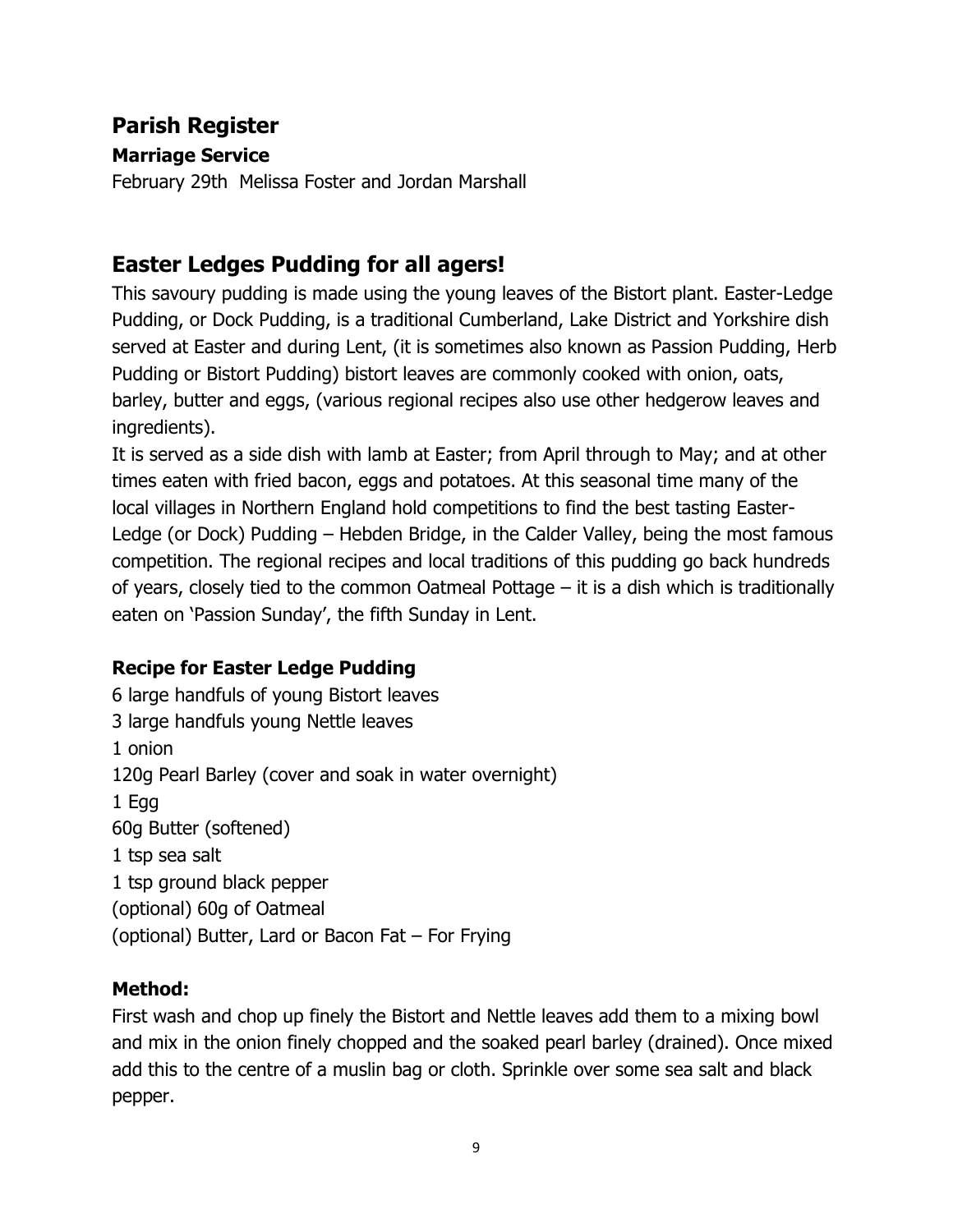Gather up the cloth, pack the pudding into the shape of a ball, twist the excess cloth gathered in at the top, and tie the opening to the muslin bag tightly shut with string. Place this, fully immersed, in a saucepan of water, already brought to the boil, turn the heat down, put on the lid, and simmer for 2 hours.

After boiling for two hours leave the Easter-Ledge Pudding to drain.

In a mixing bowl, beat together the softened butter and the egg, then thoroughly mix in the boiled ingredients from the muslin bag (drained). Add in some extra salt and pepper to season, stirring it in.

Heat a frying pan, add some butter, lard or bacon fat to it and take a large tablespoon of the Easter-Ledge Pudding mix, shape it into little flat cakes and fry, for a couple of minutes on each side. Then serve.

## **Churchyard Daffodils**

The daffodils in the churchyard are as good as they have ever been and definitely worth a visit if you are out walking.

Some of you may remember that in 1981 the late Vic Guy galvanised several families in the village to save bulbs dug up by the new owner of Gallow Howe as he made a new drive way. With the use of a trailer and several pairs of young hands and trowels, bulbs were planted all down the village edges ending at Townend. More have been added over the years but those who took part on that Good Friday 1981 will be very pleased to see them now.

**Lakeland Disability Support** started life as New Holehird about 14 years ago. The charity was formed to try to save the Cheshire Home at Holehird, when Leonard Cheshire announced that they intended to close the Home. By the time Leonard Cheshire decided, five years later, to keep the Home open, New Holehird had raised well over £1million, so we decided to change direction and use the money to help physically disabled people in South Lakeland, the area in which the money had been raised.

Changing our name to Lakeland Disability Support, the purpose of the Trust is to give grants of financial assistance to help to improve the quality of life for people in South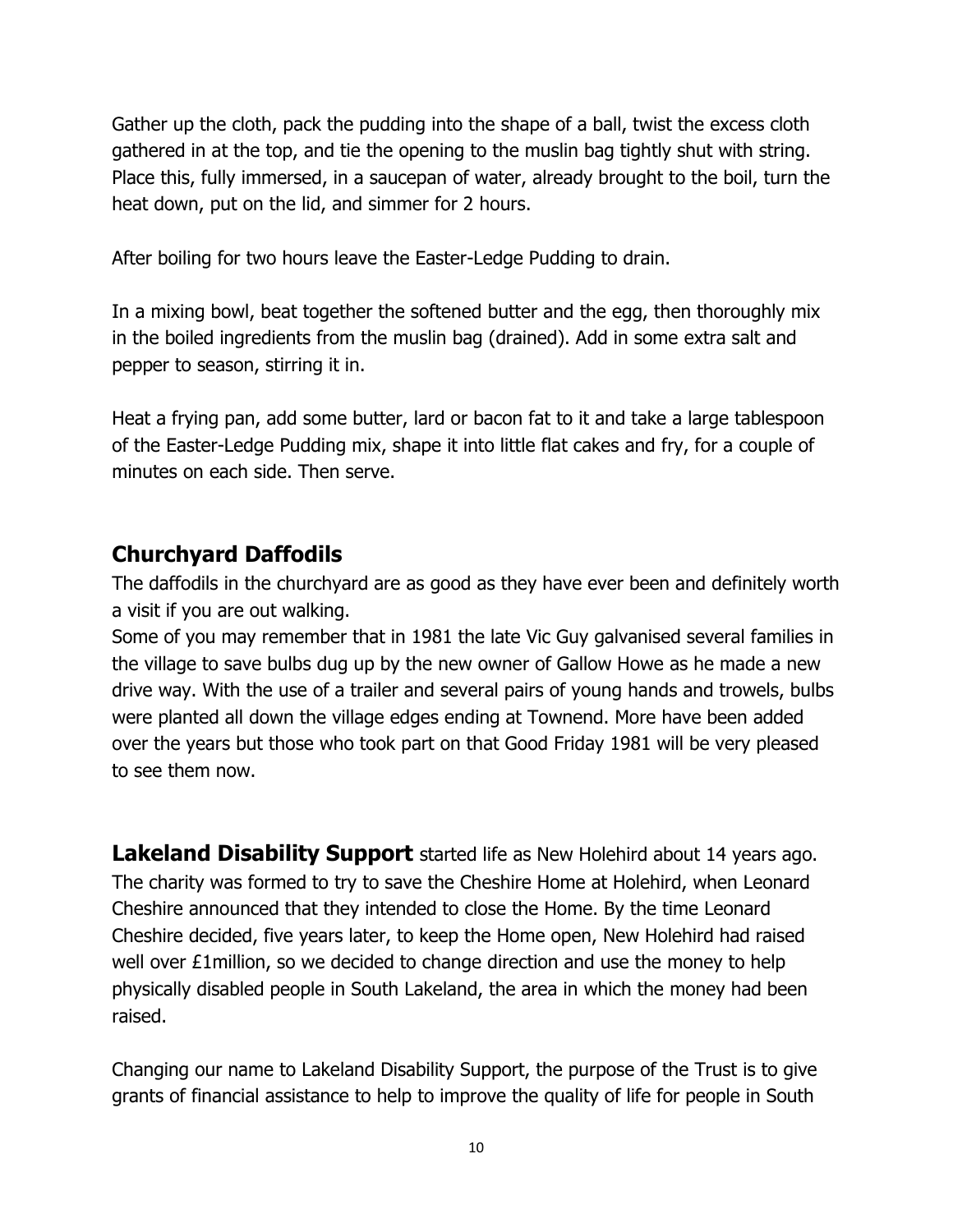Lakeland who have a physical disability. Although we have been going for many years now, it would seem that relatively few people have heard of us, despite several publicity drives.

Funding may be given for respite care, day care, equipment and services that will enhance the life of disabled people, and which the applicant or social services are unable to provide. It is not the purpose of the Trust to provide the primary support; that is the responsibility of the local authority. Where there is a shortfall in such support, the Trust may be prepared to assist, each case being considered on its merits. Successful applicants may reapply at some future time but long term funding will not be considered

We meet quarterly (January, April, July and October) and welcome applications from individuals or charitable organisations within the administrative area of South Lakeland. If you are disabled, or know of anyone in the area who would benefit by help from us, do please get in touch with me, either by email (brendarobinson2015@gmail.com) or by phone (015394 42800).

Brenda Robinson (Secretary of Lakeland Disability Support)

# **Quiz and Bingo Evening**

Unfortunately the Q & B Evening has been postponed because of the virus. Hopefully the Social Committee will be able to hold it later in the year.

In the meantime enclosed in this edition is a quiz to pit your wits.

# **Spring Quiz**

How well do you know the village? All the questions are ways, gates or lanes in and around Troutbeck e.g. 1 Colour but not primary (5,4) …Green lane…………………… 2 This can be a goodfellow, hood, round or bird (5,4)…………… 3 This one is dark (4,4)…………………………………….. 4 You cannot relax going up here (3,5) …………………… 5 Nurse or goat (5,4)…………………………….. 6 Opposite of high, treble and tall (3,4)…………….. 7 Lounge, sloth or one from Monty Python (4,4)………………….. 8 Messrs Fawkes, Gibson or Mannering (3,4)……………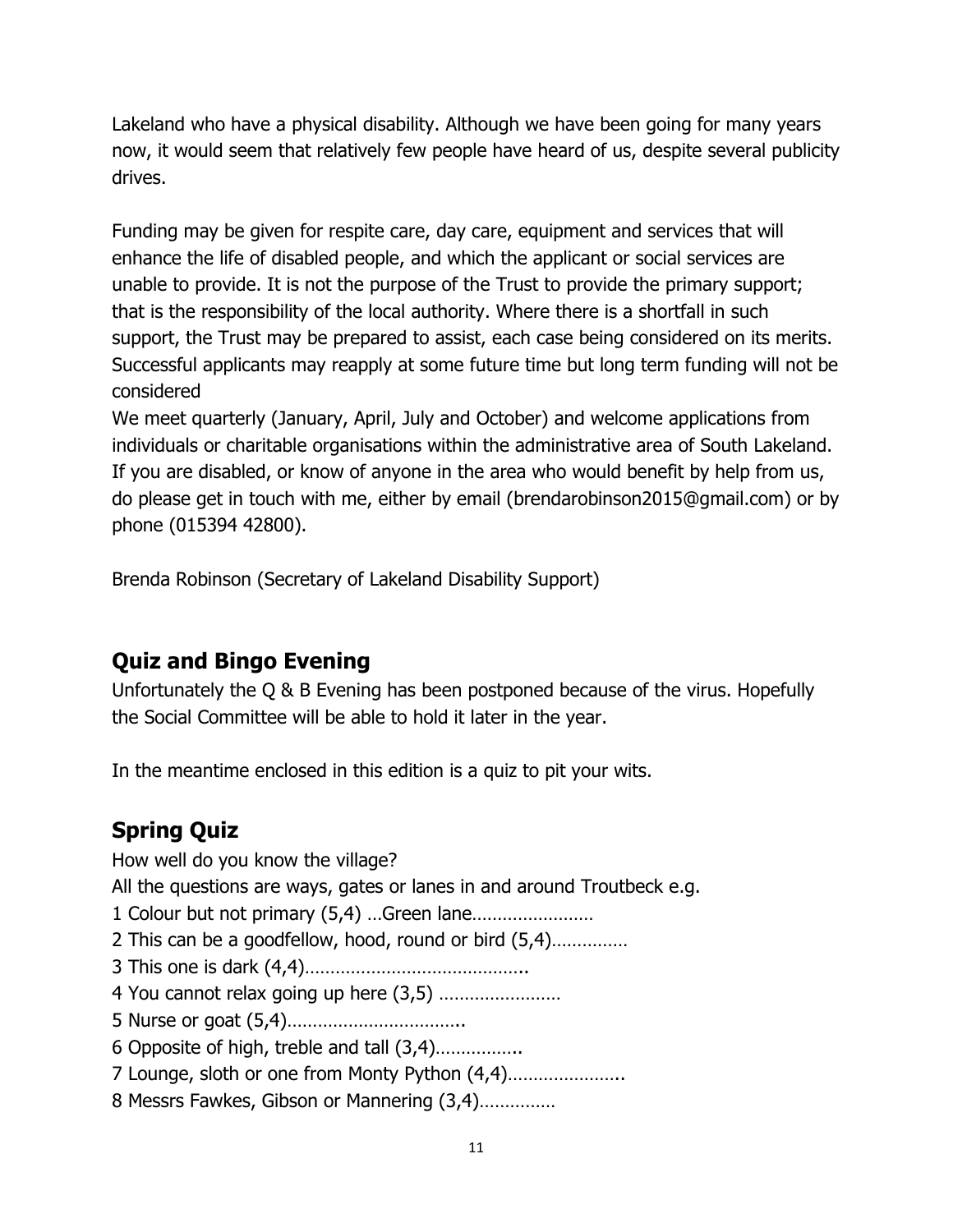9 Facial or geographical feature at north of village (8,4)……………. 10 Constable painted one of these (4,4)………………………….. 11 Named after an Engineering Co. late of Troutbeck Bridge  $(4,4)$ 12 Two bridges cross this one (4,4) ……………………………… 13 - - - - - - - - and thousands (8) ……………………………… 14 Patron saint of swineherds whose Day is January 17th…………… 15 Companion to Mayfair on the Monopoly board (4,4)…………….. 16 GHLLLKYES (Anagram) ………………………. 17 This goes to Kentmere (7,4)………………………. 18 This lane's bridge was washed away many years ago (3,4) Answers on page 14.



#### **I run a small business. It's been a very difficult six months for us - we lost a contract with one of our major clients and I just haven't been able to replace it with new business. Now I've received a huge energy bill. It feels like the last straw and I'm really stressed.**

The first thing to do is to call the Citizens Advice consumer service on 0808 223 1133. They can often help to resolve problems with energy suppliers. Do this quickly - if you're on a business contract and you are disconnected, an extra fee can be added to your bill, and another charge for being reconnected.

Check the bill is correct and not estimated. If you are a microbusiness they can't send you a bill dating back longer than a year. If the bill is correct, but you just can't afford it, your energy supplier might agree to a payment plan. The Business Debtline number is 0800 197 6026.

You may find switching energy companies will save you money. You could also try energy efficiency measures such as switching off computers and other equipment overnight, using energy efficient light bulbs or making sure your premises are insulated. Free, confidential advice and help is available from South Lakes Citizens Advice on any aspect of debt, consumer problems, benefits, housing, employment or any other problems. We can give detailed advice over the phone – telephone 03444 111 444. For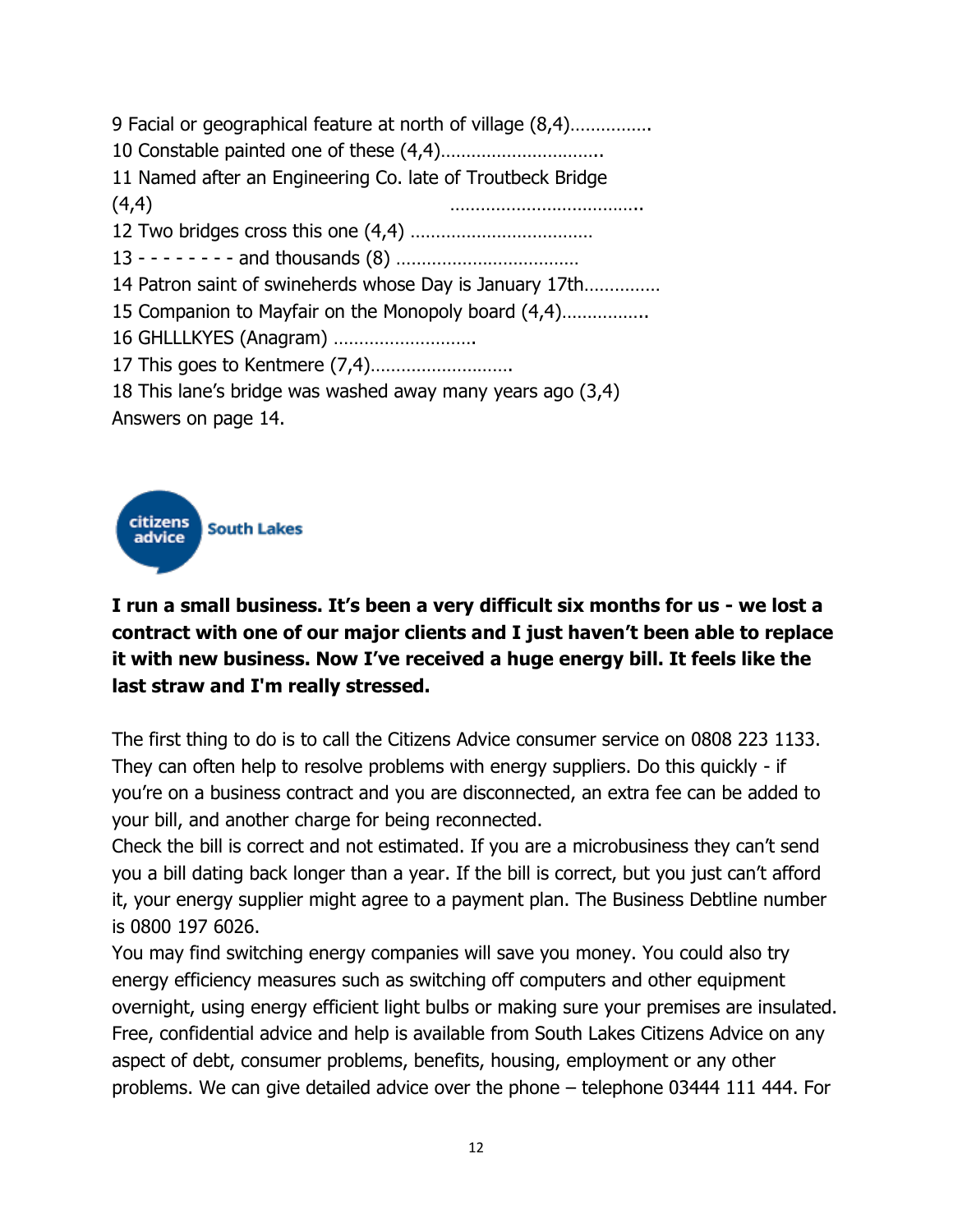email see our website: www.southlakescab.org.uk. We have various outlets across South Lakeland if an appointment is required. For Money Advice and for on-going enquiries please call 015394 46464.

#### **"The Taming of the Shrew", Part 1**

All you that are assembled here, come listen to my song, But first a favour I do crave for fear of doing wrong ; I do intreat this company, that they will silent be, And then a merry song I'll sing if they'll thereto agree.

The song which I intend to sing, touch women most of all Yet loth I am that any here should with me scold or brawl; For I've enough of that at home, at board, and eke at bed, And once for singing of this song my wife she broke my head.

But if pleased be this company, and pleased be those men, I'll venture once more a broken pate, and sing it o'er again ; But first I'll tell you what its call'd, perhaps you'll hear't no more, Its call'd the Taming a Shrew, not often sung before.

But if that I do sing the rest, your orders I do crave, Hold up a finger or a thumb that would this song now have; Then will I sing with all my heart, and on with it will go. You know my mind, pray let me know if I must sing or no.

Now, now, I see you willing are that I should sing the rest, And for to please this company I mean to do my best ; I do perceive now by your looks, no harm to me you think. So it fell out upon a time, (but first pray let me drink )

Upon a time a lusty lad did court a lively lass. But long it was e're that he could his purpose bring to pass: He woo'd her on until at length she granted his petition, That she would be his married wife, upon this condition,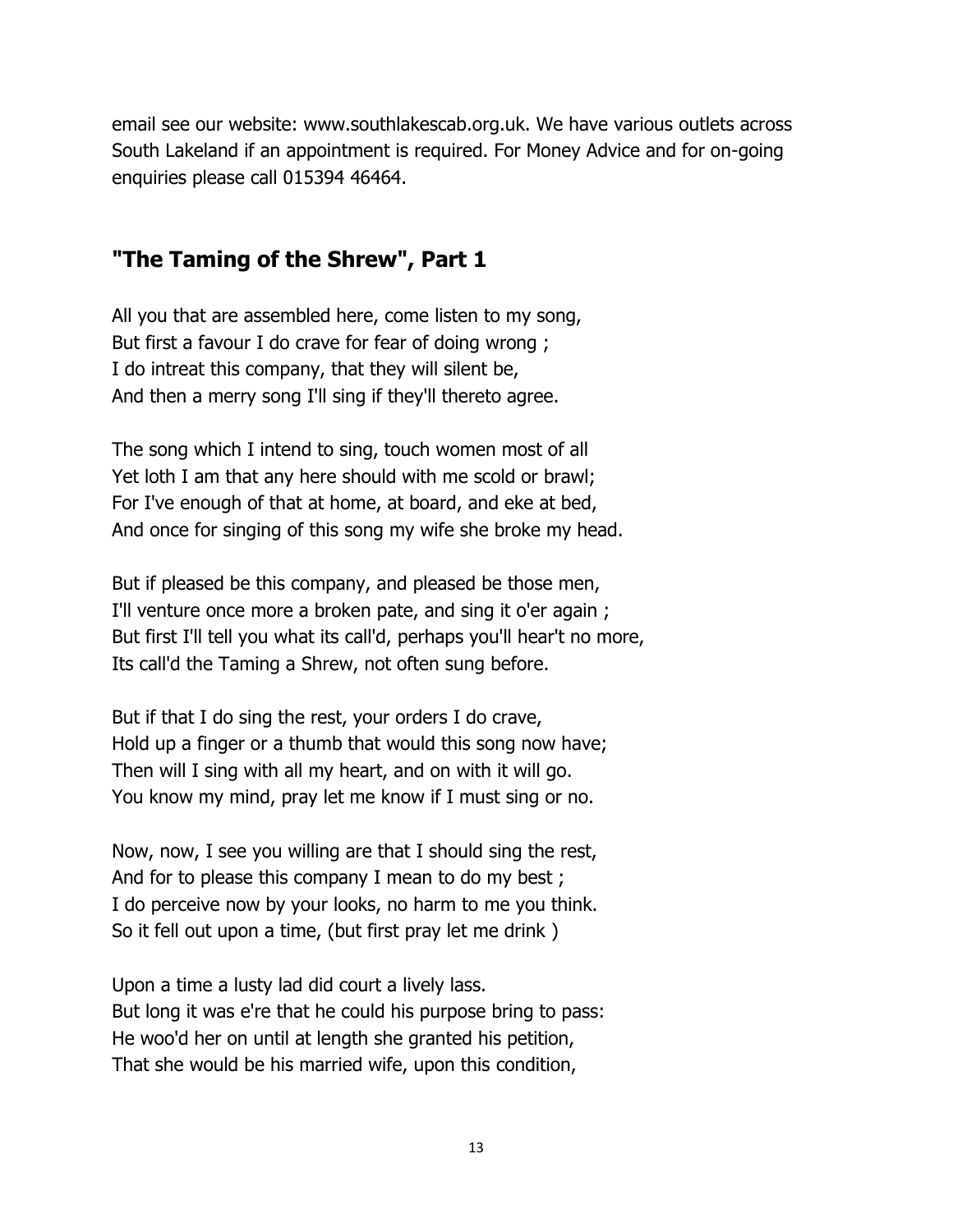That she should the breeches wear for a whole year and a day. And not to be controul'd at all whate'r she did or say. It was the longest year he thought that came since he was born, Yet he the matter could not mend, for he thereto had sworn.

But still a year it hath an end, as that you well do know, And if the day be e'er so long, to evening it will grow. So it fell out with her at last, her year it was run out, The sun, the moon, and all the stars, their race had run about.

by Auld Hoggart of Troutbeck, about 1700 (to be continued) from jonestheblether

#### **Answers of Troutbeck Lanes Quiz:**

Green Lane, Robin Lane, Mirk Lane, The Slack, Nanny Lane, Low Gate, Idle Lane, Guy Lane, Townhead Brow, Wain Lane, Fell Lane, Ford Lane, Hundreds, Anthony Gate, Park Lane, Ghyllsyke, Garburn Pass, Ing Lane.

#### **ALLELUIA! CHRIST IS RISEN -** *HE IS RISEN INDEED, ALLELUIA!*

This call and response is the very first thing spoken on Easter Sunday morning at worship services across the world, and it has to be one of the best things I get to do as a Vicar. For the last 6 years I have bellowed this, at 6am, across the Kentmere Valley from outside St. Cuthbert's Church. This year I will still announce it. Sadly fewer people will hear me. But Easter will still happen even if we can't celebrate together. Below are a few reflections you might like to follow through Holy Week, as you prepare to celebrate, alone or with others, the resurrection of our Lord and Saviour Jesus Christ.

**Palm Sunday—***Jesus rode into Jerusalem on a borrowed donkey to fulfil the prophecy: 'See your king comes to you humble and riding on a donkey'. As he rode along people laid their cloaks and palm branches on the road. They waved palm branches and shouted:*

*'Hosanna to the Son of David. Blessed is he who comes in the name of the Lord'.*

*When the authorities told Jesus to silence his followers, he said: 'I tell you, if they keep quiet, the stones will cry out.' When Jesus saw Jerusalem and wept, He said: 'If you, even you, had only known on this day what would bring you peace – but now it is hidden from your eyes.' From Luke 19*